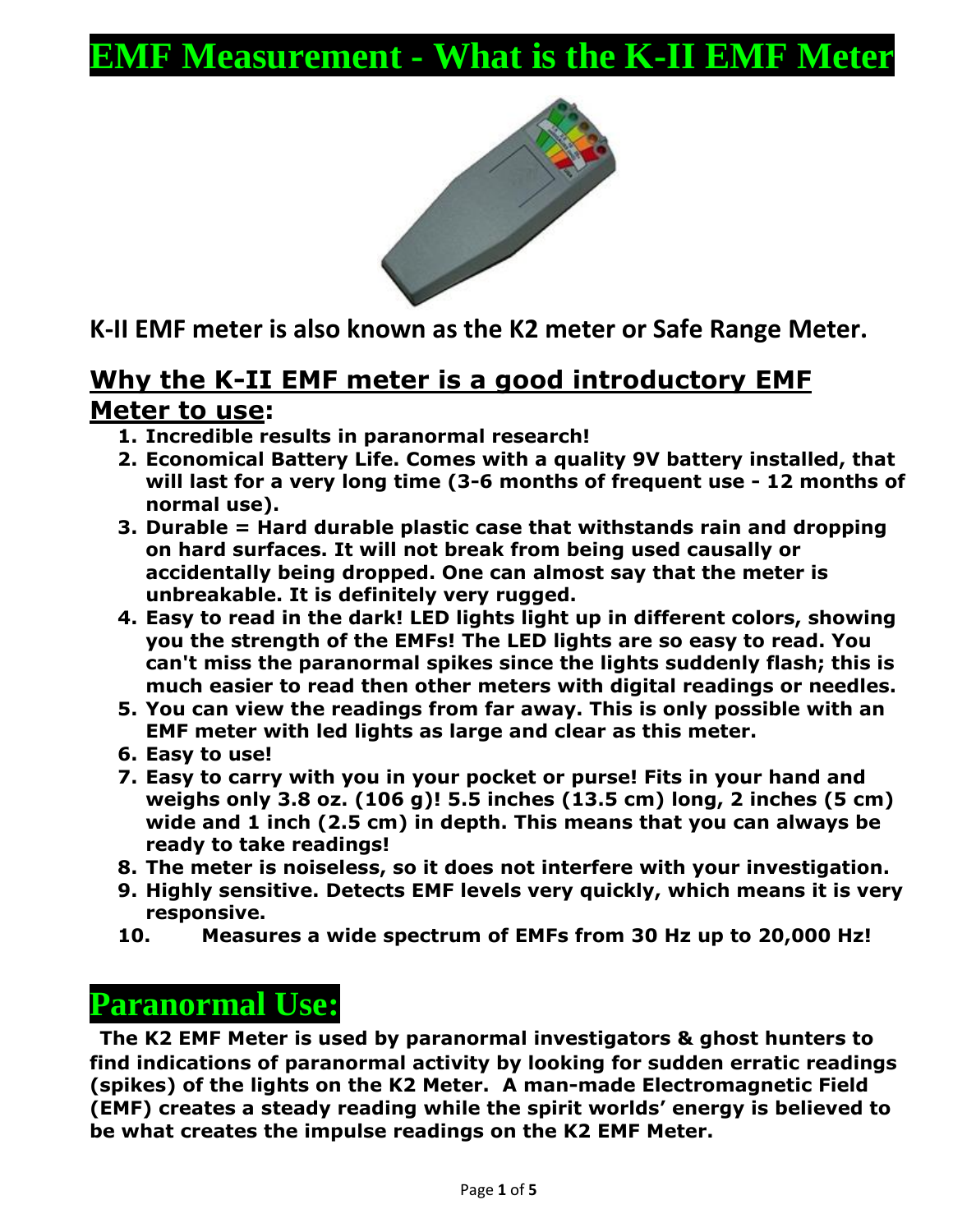**Researchers using the K-II EMF Meter have been able to do, what seems to be, actual communication sessions with what is believed to be ghosts. The ghost is simply instructed to light up the lights on the meter in response to specific questions. For example, the ghost can be asked to respond with spiking up the lights of the K2 Meter once for a NO answer to a question and to light up the lights of the K2 EMF Meter twice for a YES answer to a question.**

**The fact that the K2 EMF Meter uses lights to notify you of various levels of EMF strength makes the meter perfect for use in dark or low light environments. Since the lights will only go off when you have a significant decrease in the EMF field, you will not be distracted by smaller normal variations in the EMF field. Since the lights on the K2 EMF Meter will light up "like a Christmas tree" when you get a sudden spike, it is easy to notice suspected paranormal activity.**

**The K2 meter is extremely portable, rugged and economical. You can easily carry the K2 EMF Meter with you wherever you go. The K2 meter case is hard rugged plastic that can withstand shocks and rainy weather.** 

**The K-II EMF Meter is calibrated at 60 Hz. However it measures frequencies from 30 to 20,000 Hz. This makes the meter unique and is one of the reasons it has been used with such amazing results in ghost hunting. The wide range covered by the K-II EMF Meter ensures that you do not miss any energy emitted by a suspected ghost. No one has so far been able to pin down which frequency the spirit world dwells or communicates in. Therefore, using the K2 EMF Meter optimizes your possibility to capture indications of paranormal activity.** 

**The K2 Meter also has been proven to be very powerful and samples EMF readings very fast, hence making it a super sensitive paranormal research tool. The wide range of frequencies and sensitivity of the K2 EMF meter also means that the K2 meter will register a cell phone that is within 2 feet from the meter and that is actively receiving or sending a voice, data, or text message.** 

**However, to rule out any possibility of that you are actually picking up a reading from your cell phone or walkie-talkie, make sure that they are turned off during an investigation or to keep them at a good distance away while using the K-II Meter for paranormal research. Also, test all your electronic equipment with the K2 Meter before an investigation; so that you know if they set of the K2 EMF Meter or not, and how close you would have to be to the meter with such equipment to set the K2 Meter off.** 

#### **Simple Operational Instructions:**

**The K-II EMF Meter is a single axis type of EMF meter and measures the EMFs from** *directly above and below* **the lights.**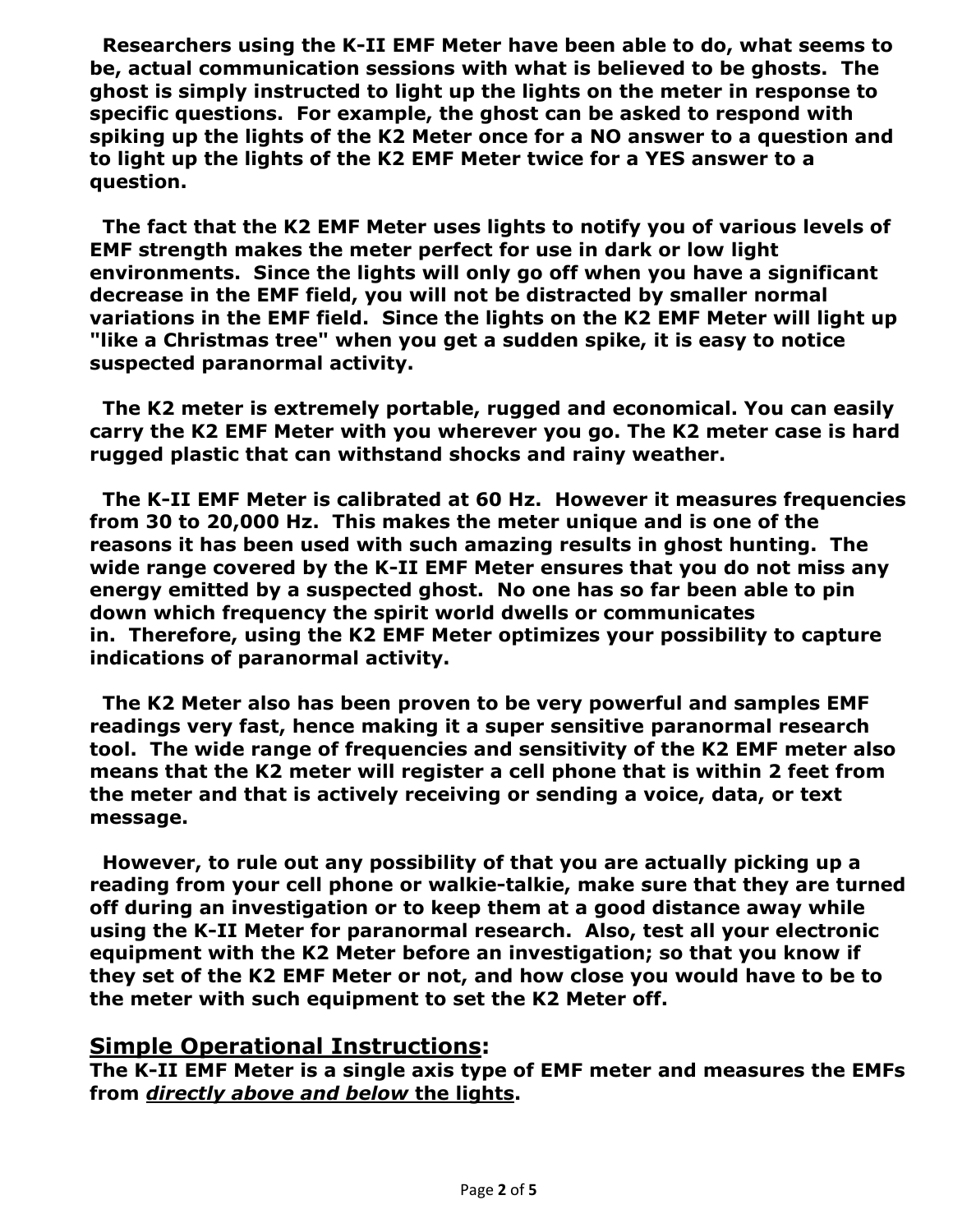**The K-II EMF Meter produces a self-test lighting up all the lights when you turn it on and then settles at the first light, keeping the first light lit as an indication of that the meter is in operational mode.** 

**The K-II EMF Meter measures EMF strengths in the scale of milliGauss (mG):**

- **1st Light (GREEN) = a Normal background EMF field which we always have around us between 0 to 1.5 mG**
- **2nd Light (GREEN) = a Low Level EMF 1.5 to 2.5 mG**
- **3rd Light (YELLOW) = a Mid-Level EMF in the range between 2.5 to 10 mG**
- **4th Light (ORANGE) = a High Level EMF field in the range between 10 to 20 mG**
- **5th Light (RED) = an Extremely High EMF of 20+ mG**

**Technical Specifications:** 

**Weight: 3.8 oz (106 gm); Length: 5.5 inches (13.5 cm); Wide: 2 inches (5 cm)**

 **Depth: 1 inch (2.5 cm); Accuracy: +/- 5%; Detection Range: 0 to 20+ milliGauss** 

 **Calibrated at 60 Hz Detection Frequency: 30 - 20,000 Hz**

```
Hz = Hertz = Cycles per second
```
**Operating Temperature: 0 to 120 degrees** 

# **Health Use:**

**Use the K2 EMF meter to measure the EMF level around you to protect yourself from potentially harmful long-term overexposure to EMFs. The U.S. Government has issued a warning of the potential health risk of long-term exposure to higher EMF levels. The recommendation is to use "Prudence Avoidance". The K-II EMF meter (K2 EMF meter) was produced as an easy to use portable tool to assist you with staying away from high EMF fields.** 

#### **What is a safe distance from a power line?**

**In general, if you can hear a power line you are definitely at around 50 to 100 milligauss, way too much. A few hundred feet away is the easy answer. However, magnetic fields move at the speed of light, and they can cancel or add up. I have been hundreds of feet away from very small looking electrical transmission lines while measuring fields of 10 and 20 milligauss! I have also been just a few feet away from some pretty awesome looking power lines and have measured 0 milligauss. It is also a matter of wire insulation. Because of that, one should get a Gauss meter and take readings.** 

#### **What is a "Normal" range?**

**95 percent of the time you will find that most rooms in house are below 1 milligauss. We want to be at less than 2mG; the lower the better. It is typical to find one room in just about every house that reads more than 1 or 2 mG. That is because when the electrical service hits the house, it kind of generates fields in that corner of the house. Just because you don't see power lines near your house does not mean that you have no fields. You**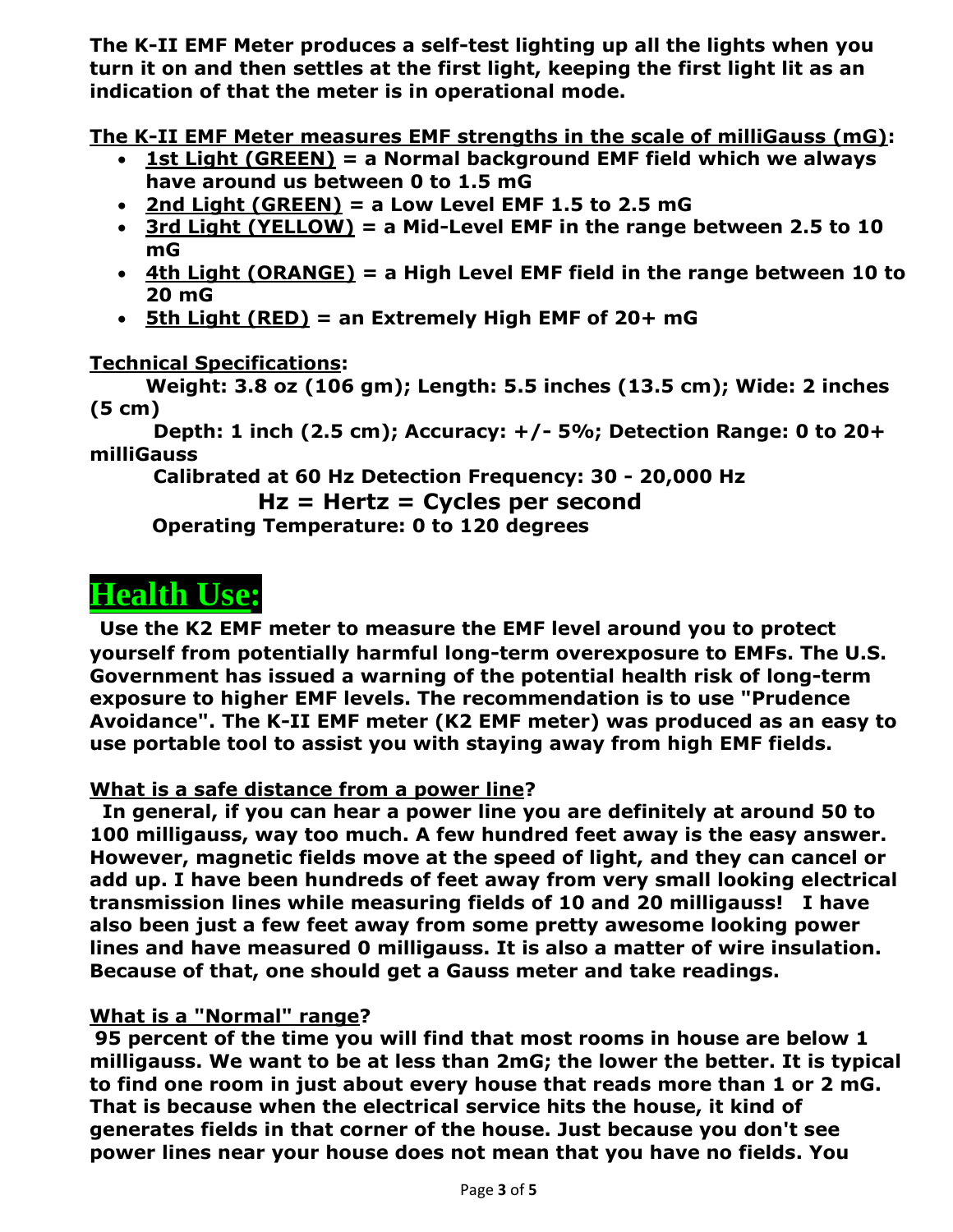**could have underground power lines that might be directly under you and the fields can be very high.** 

#### **Can people be sensitive to electromagnetic fields?**

**Absolutely, we have found individuals that react to power lines and computer monitors and develop symptoms such as headache, fatigue, dizziness, vertigo, chest pain, limb pain, fuzzy thinking, anxiety, metallic tastes in the mouth, migraines, confusion, etc. Many of these individuals are also sensitive to chemicals. Smells such as perfumes or cleaners will generate similar symptoms.** 

**Now the problem here is that at two milligauss there are already problems reported. In fact, Time magazine wrote in the October 26, 1992 issue: "Those exposed to fields of 2 milligauss showed a threefold increase in their risk, while children exposed to 3 milligauss showed a fourfold increase in the risk of leukemia."** 

## **Definition of Milligauss:**

**milligauss = one thousandth of a gauss (0.001 gauss)**

**Milligauss is a measure of magnetic fields. Two milligauss have been linked with a tripling of leukemia in children and three milligauss with a quadrupling of leukemia. Power lines can create these fields according to how much current they carry.** 

#### **Is it complicated to use a Gauss meter?**

**No, it is simple. You insert a 9V battery and you turn it on. The meter will show an instant reading. Now you put a Gauss meter on your bed or on your sofa, in other words, in the places where you hang around. You don't put the Gauss meter on the circuit box because, naturally, the fuse box will have high readings of 10 to 50 milligauss in any house. What matters are what the readings are where you spend time.** 

## Definition of Gauss (unit):

**The gauss, abbreviated as G or Gs, is the cgs unit of measurement of a magnetic field B, which is also known as the "magnetic flux density" or the "magnetic induction". It is named after German mathematician and physicist Carl Friedrich Gauss. One gauss is defined as one maxwell per square centimeter. The cgs system has been formally superseded by the SI system, which uses the tesla (T) as the unit for B. One gauss equals 1×10−4 tesla (100 μT); (1 T = 10000 G).**

### **Unit Conversions:**

 **According to the system of Gaussian units (cgs), the gauss is the unit of magnetic flux density B and the equivalent of esu/cm2, while the oersted is the unit of magnetizing field H. One tesla is equal to 104 gauss, and one ampere per meter is equal to 4π × 10 to the minus 3 oersted.**